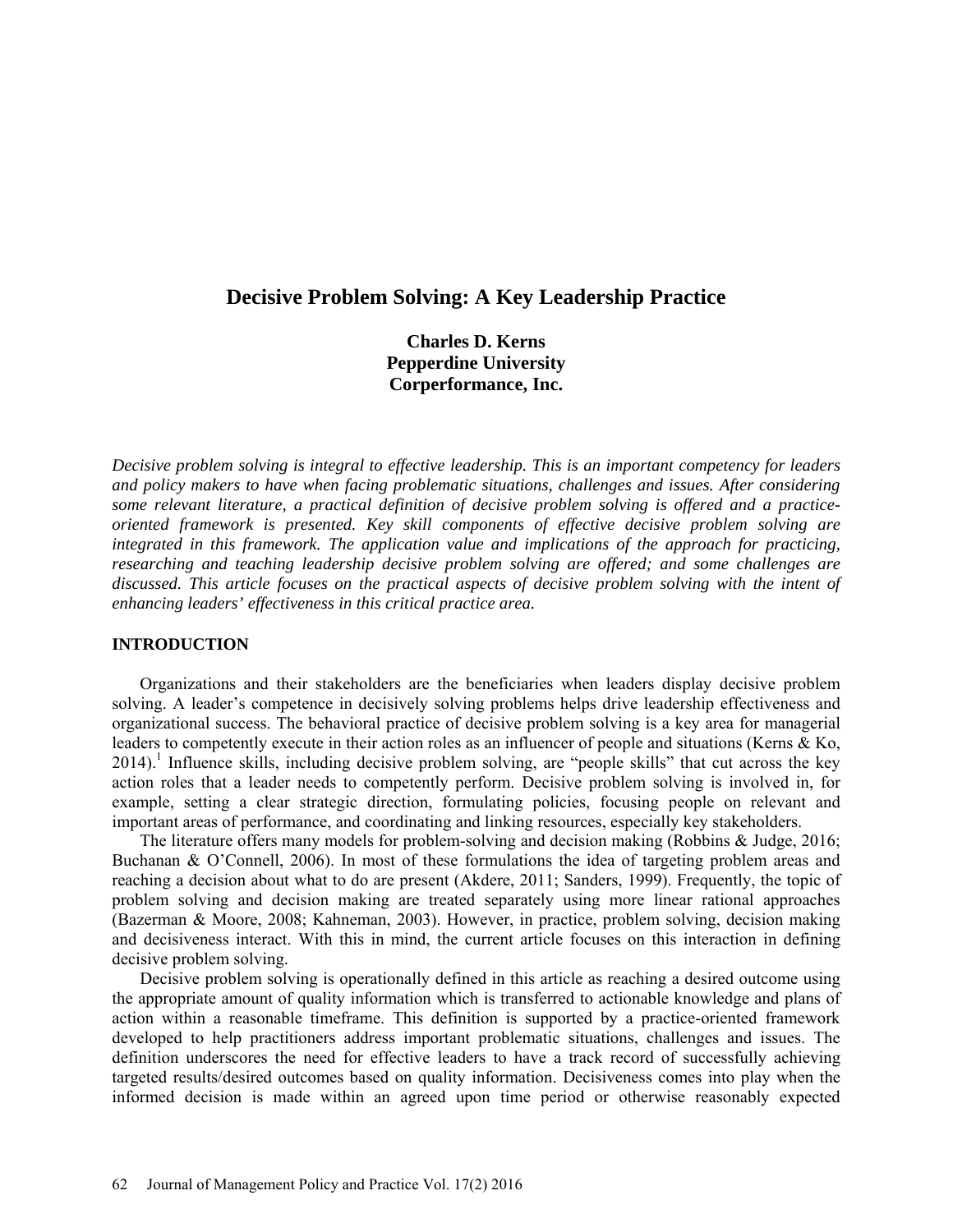timeframe. In short, the decisive problem-solving leader generally makes good decisions that are based on the right amount of quality information which is converted to actionable knowledge and plans of action within reasonable periods of time.

More broadly the concept of managerial performance competencies has been extensively reviewed and numerous taxonomies have been published. These indexes have all included the managerial leader practice of decision making and problem solving (Tett, Guterman, Bleier & Murphy, 2000; Yulk, 2012; Kerns & Ko, 2014). While the labels and language used to refer to decision making and problem solving practices studied within these taxonomies vary, the underscoring of leadership decisive problem-solving as a key people-oriented influence practice area is consistent across these more academically oriented studies.

Applied research has also highlighted the importance of decisive problem-solving skills to enhancing leadership effectiveness. For example, Levesque and Walker (2007) report on how decision making, in particular, impacts organizational innovation. Tan and Shen (2000) underscore how vital decision making processes are in making strategic decisions. Decisive problem-solving skills are important to organizational processes and outcomes and impact individuals, groups and organizations across functional work areas (Akdere, 2011).

The extant applied business and economic literature addresses a variety of important areas relating to decision making and problem solving. Larson (2014), for example, offers an extensive review of psychological pricing principles that relate to leader and policy makers' decision making. This work extends the topic of pricing decisions beyond traditional economic models as a way of potentially enhancing performance. Interestingly, Cobb (2016) connects an executive's background and discipline orientation to how decision making takes place relating to the structuring of employment relationships. Parker and Fogarty (2012) explore how auditor perceptual biases relate to the process of acquiring and evaluating evidence when making decisions during the auditing process. Heathcote, Perri, and Violante (2010) examine the impact public policy decision making has on income inequality at a societal level.

In addition, ethical judgments have been analyzed to examine their impact on employee behavior relating to making financial decisions (Abdullah, Sulong & Said, 2014). In the field of information technology, IT leaders have been found to display key competencies that include leadership and risk management which relates to decision making and problem solving (Chun, Griffy-Brown & Koeppel, 2014). The relationship of managerial leadership uncertainty (Laisasikorn & Rompho, 2014) as well as the potential connection of decision making to significant strategic considerations relating to setbacks in the financial services sector are areas of interest also being explored in the applied literature (Gilbert, 2014).

A leader can benefit by having a practice-oriented framework and approach to decisive problemsolving. The framework and associated operational definition of decisive problem-solving offered in this article support managerial leaders in their efforts to solve problems and make decisions. In concert with calls for theory and conceptualization in behavioral science to include facts and observations gleaned from the real-world of practice, the author has developed an approach to enhance decisive problemsolving (Locke, 2007; Locke & Cooper, 2000). While innumerable books, articles, seminars, classes and coaching proliferate focusing on improvement of any number of different components of problem-solving and decision making, there is little available that integrates key components of decisive problem-solving into one integrated set of specific actions to positively impact decisive problem-solving among leaders in organizational settings. The intent of this article is to offer one integrated practice-oriented framework for decisive problem solving, to help seasoned professionals and emerging leaders enhance their decisive problem solving effectiveness, and to serve as a catalyst for teachers and applied researchers to help those they serve become decisive problem-solvers.

# **PRACTICE – ORIENTED FRAMEWORK**

Substantial opportunities exist for practitioners, researchers and teachers to utilize knowledge about problem-solving, decision making and decisiveness. The framework offered here applies this knowledge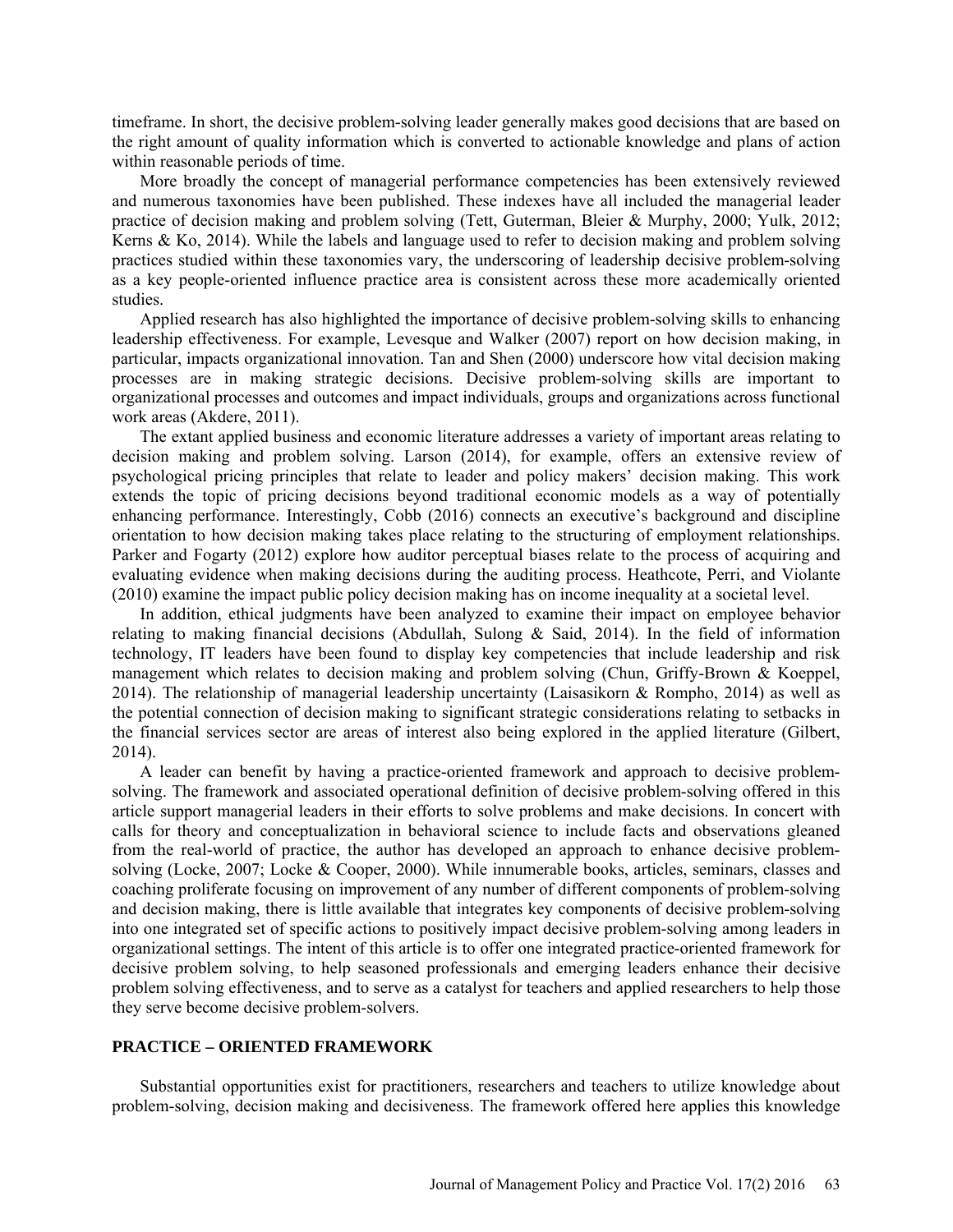by building upon observations and experience in working with a broad range of managerial leaders across diverse settings.<sup>2</sup> Based on fieldwork, applied research and consulting, together with relevant literature reviews, over the past 30 years the author has made the following observations about decisive problemsolving applied to organizational leaders:

- 1. Problem-solving and decision making is pervasive in workplace settings (Mintzberg, 2013; Buchanan & O'Connor, 2006; Yates, 2003).
- 2. There are no widely accepted, theoretical models/frameworks that fully delineate and integrate the behavioral actions that are fundamental to the practice of decisive problem-solving, leaving the practitioner without integrated evidence-based, practical guidance.
- 3. The practice of leader decisive problem-solving is a dynamic process which includes:
	- Asking the right questions (Rausch, 2003).
	- Focusing on what is important and what you can influence (Kerns, 2008).
	- Balancing challenges with resources for high performance with high well-being (Bakker, Demerouti & Sanz-Vergel, 2014; Swenson, Rhoads & Whitlark, 2014; Sheard & Kakabadse, 2007; Dodge, Daly, Huyton & Sanders, 2012).
	- Converting information to knowledge based plans of action with appropriate speed (Donate & Sanchez de Pablo, 2015; Kownatzki, Walter, Floyd & Lechner, 2013).
	- Striving to increase predictability/certainty and agreement among key stakeholders in the decision making process (Stacey, 1996).
	- Aligning and actively engaging others purposefully and meaningfully (Labovitz  $\&$ Rosansky, 2012; Kerns, 2013; Kerns, 2014).
	- Evaluating, recognizing successes as well as setbacks, and adapting to change are essential (Kerns, 2015; Kaplan & Kaiser, 2006; Worley, Williams & Lawler, 2014).
- 4. While many of the skills associated with the concept of decisive problem-solving have been studied separately, in practice they are highly interactive and need to be considered in a more integrated and dynamic way.
- 5. Decisive problem-solving is considered a key managerial leadership practice contained within a broader sphere of interpersonal influence competency (Kerns & Ko, 2014).
- 6. The perception of a leader's decisiveness is connected to the amount of time taken to make a decision and to the appropriate quantity of quality information used in making a decision. (Roets & Van Hiel, 2007; Ulrich, 2015).
- 7. Striving for perfection and excessive conscientiousness as well as other behavioral dimensions on which individual leaders differ can impede the process of decisive problem solving (Kerns, 2015; Ben-Shahar, 2009; Santos, Ferreira & Goncalves, 2014; Weissman, 1976; Hewitt & Flett, 1991).
- 8. Organizational leaders can better index how well they are doing in practicing decisive problemsolving by using practical assessment tools to index their effectiveness (Kerns, 2015).
- 9. Situational context and time perspectives are important influences on the decisive problem solving process (Kerns, 2015; Kerns, 2012; Westaby, Probst & Lee, 2010).

Based on the above observations and study of the topic of decisive problem-solving and leadership, with the perspectives of an organizational development consultant, industrial-organizational psychologist, business professor/scholar and practitioner who has served on the workplace firing line, over the years the author has developed an integrated framework to help emerging and seasoned managerial leaders enhance their competency as decisive problem-solvers.<sup>3</sup> This framework, depicted below in Figure 1, has been applied in many settings including work organizations, executive education classrooms and applied research projects. The model is practitioner friendly and conceptually tied to relevant literature relating to the study of leadership, decision making, problem solving, decisiveness, and interpersonal influence.

This proven framework integrates seven key components of decisive problem-solving to more fully examine the dynamics relating to the practice: questioning, transferring information to actionable knowledge, framing solutions, balancing resources, increasing clarity and agreement, aligning and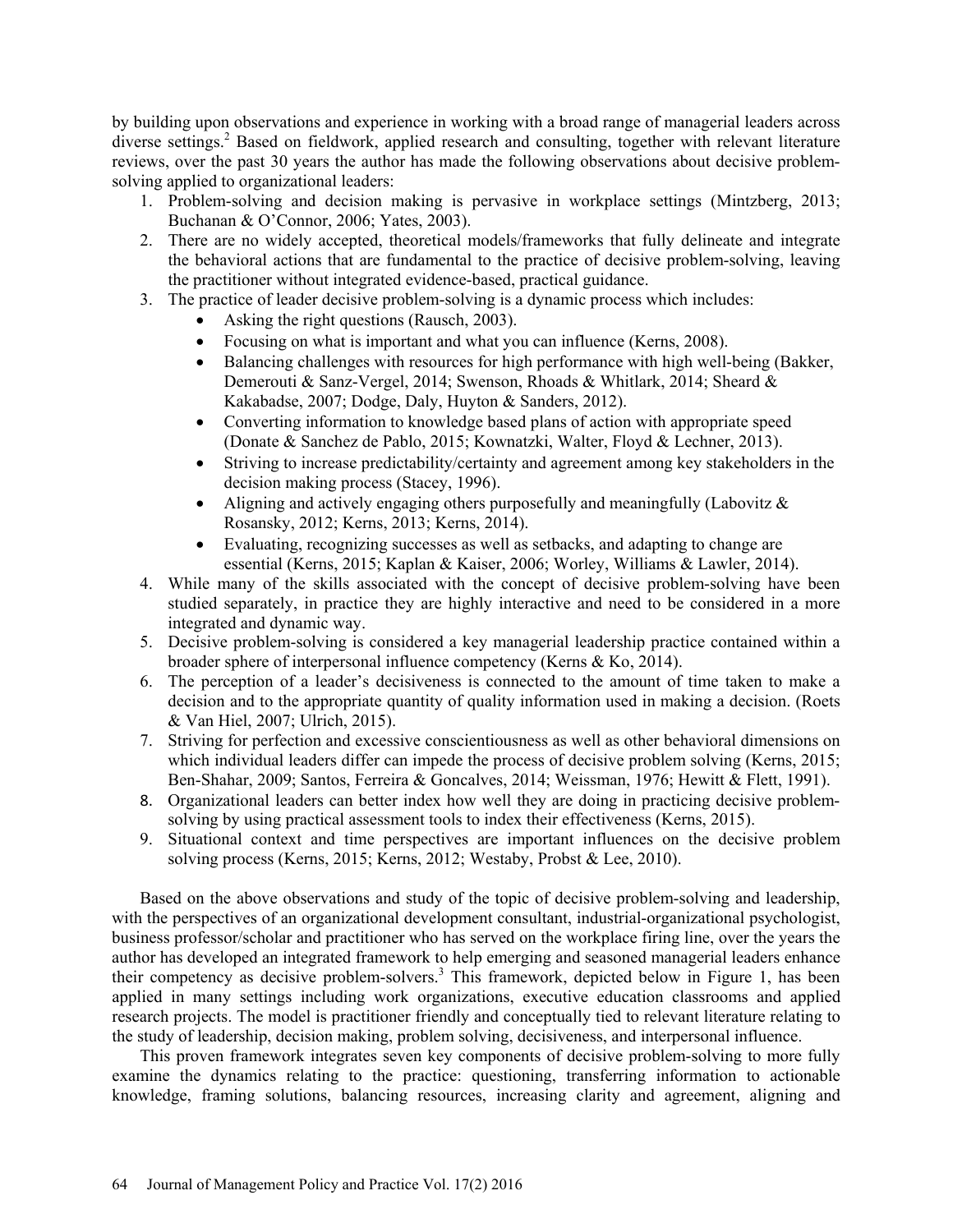engaging, and evaluating, recognizing, and adapting. Much has been written about each of these components separately; however, all of the components are integral. Decisive problem solving is unlikely to be effective if a leader does not focus on all of the components in his or her decision making; the components need to be integrated into one coherent framework. The framework presented in Figure 1 addresses the need for a holistic, integrated, practical approach to decisive problem-solving.

**FIGURE 1 PRACTICE–ORIENTED DECISIVE PROBLEM-SOLVING FRAMEWORK**

| Ouestioning<br>and<br>Gathering<br>Information                                                                                                                                                | → | Transferring,<br>Prioritizing<br>and<br>Targeting                                                                                                                                                                                                                                        | $\rightarrow$ | Framing<br>Solutions.<br>Action<br>Planning<br>and<br>Timeframe<br>Setting                                                                                                                                                                                | → | Balancing<br>Resources                                                                                                                       | $\rightarrow$ | Increasing<br>Clarity<br>and<br>Agreement                                                                                                                                   | → | Aligning<br>and<br>Engaging                                                                                                                                                                                                                                         | $\rightarrow$ | Evaluating,<br>Recognizing<br>and<br>Adapting                                                                                                                                                 |
|-----------------------------------------------------------------------------------------------------------------------------------------------------------------------------------------------|---|------------------------------------------------------------------------------------------------------------------------------------------------------------------------------------------------------------------------------------------------------------------------------------------|---------------|-----------------------------------------------------------------------------------------------------------------------------------------------------------------------------------------------------------------------------------------------------------|---|----------------------------------------------------------------------------------------------------------------------------------------------|---------------|-----------------------------------------------------------------------------------------------------------------------------------------------------------------------------|---|---------------------------------------------------------------------------------------------------------------------------------------------------------------------------------------------------------------------------------------------------------------------|---------------|-----------------------------------------------------------------------------------------------------------------------------------------------------------------------------------------------|
| • Asking the right<br>questions to key<br>stakeholders.<br>• Defining the<br>problem/issue<br>context/spheres<br>of influence.<br>• Skillfully<br>questioning.<br>• Effectively<br>listening. |   | • Transferring<br>quality<br>information<br>to<br>actionable<br>knowledge.<br>• Targeting<br>the real<br>problem.<br>• Focusing on<br>what is most<br>important.<br>• Focusing on<br>what you<br>can<br>influence.<br>• Establishing<br>desired<br>outcomes.<br>• Setting<br>priorities. |               | • Formulating/<br>Framing<br>solutions to solve<br>problem/<br>issue.<br>• Developing<br>targeted action<br>plans.<br>• Setting<br>realistic<br>timeframe(s)<br>to make<br>decisions and<br>execute plans<br>of actions to<br>achieve<br>desired results. |   | • Identifying key<br>challenges/<br>demands<br>• Identifying<br>resources.<br>$\bullet$ Striving to<br>balance<br>demands with<br>resources. |               | • Striving to<br>increase<br>certainty and<br>clarity among<br>key<br>stakeholders.<br>• Striving to<br>increase the<br>level of<br>agreement<br>among key<br>stakeholders. |   | • Aligning key<br>stakeholders<br>with action<br>plans.<br>timeframes<br>and desired<br>results.<br>• Managing<br>engagement<br>among key<br>stakeholders in<br>executing<br>action plans<br>and achieving<br>desired results<br>within<br>expected time<br>period. |               | • Review<br>results<br>(process and<br>outcome).<br>$\bullet$ Savor<br>success.<br>• Confront and<br>learn from<br>setbacks.<br>• Adapt/make<br>changes to<br>optimize<br>desired<br>outcomes |
|                                                                                                                                                                                               |   |                                                                                                                                                                                                                                                                                          |               |                                                                                                                                                                                                                                                           |   |                                                                                                                                              |               |                                                                                                                                                                             |   |                                                                                                                                                                                                                                                                     |               |                                                                                                                                                                                               |

©Copyright (2014) Charles D. Kerns, Ph.D., MBA.

In the framework, the seven components are presented in the sequential order; however, the components are inter-related and in practice are dynamic and interactive. The discussion below describes the components and the interplay among them.

#### **Component I: Questioning and Gathering Information**

The first component of the framework focuses on the leader's behavioral skills in questioning and listening in order to gather information to help define the real problem/issue being faced. This involves the leader asking the right key stakeholders the right questions that will shed light on the underlying dynamics and connect with the right spheres of influence relating to the problem area. It is helpful to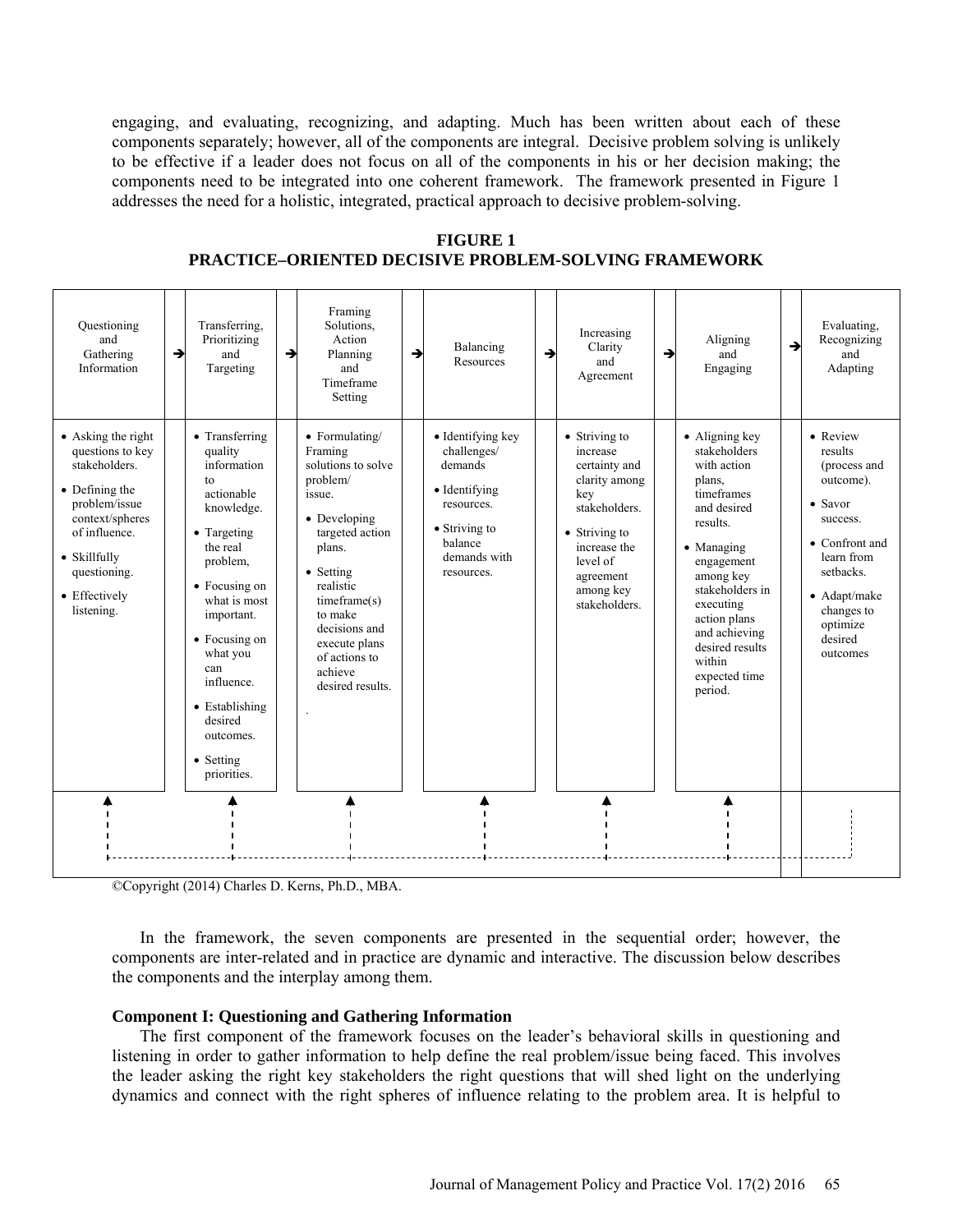consider specific elements of situational context or spheres of influence when formulating questions and select which key stakeholders to engage in the issues. The quality of the key stakeholders' thoughtful consideration and resourcefulness in offering information will greatly determine the quality of information brought to the problem solving situation. Four situational context areas to review for decisive problem solving questioning include (Kerns, 2015):

- Core Identity. For example, to what extent does the problem/issue connect with our core purpose, values and/or guiding principles as an organization?
- Internal Environment. For example, to what extent does the problem/issue reside inside of our organization's operations? (Specific areas to target in questioning in this sphere of influence include strategic direction, culture, cross-functional linkages, human capital and structure/systems/processes.)
- Transactional Environment. For example, to what extent does the problem/issue center around our transactions with customers, suppliers, competitors, and/or other stakeholders in close contact with our organization?
- Extended External Environment. For example, to what extent does the problem/issue relate to such external domains as laws/regulations, technological innovation, economy, demographic changes, etc.?

Equally important is for the leader to listen to key stakeholder answers to gain a better understanding of the perceptions and perspective held by those being questioned. Gathering information and gaining a fuller understanding on topics connected to situational context or spheres of influence helps the leader better define problems and issues. For example, effective targeted questioning combined with good listening skills can help determine whether an issue/problem is associated with an organization's internal operating environment and/or with the transactional sphere of influence as previously defined.

It is also important for a leader to consider the time perspective being used in his/her questioning (Ulrich, 2015). Asking questions and gathering information using a balanced time perspective is desirable. Kerns (2012) indicates that time perspective may help enhance performance and well-being in organizational settings. A leader's orientation – toward the past, present, and/or future – affects his or her preferences and performance and likely influences the type of questions he or she presents to key stakeholders. With this in mind, leaders can benefit by asking questions which connect to the past, present and future. By doing this, a more comprehensive perspective can be brought to the problem area under consideration. We can, indeed, learn from past successes and setbacks, benefit from exploring current circumstances and project the possibilities for the future.

#### **Component II: Transferring, Prioritizing and Targeting**

The information gathered through skillful questioning and listening needs to be transferred into actionable knowledge, prioritized and targeted on the real problem. This process is advanced when the leader can focus on what is most important regarding the circumstances surrounding the problem and help others to do the same. It is equally important for the leader to identify areas for potential action planning that he or she as well as other key stakeholders most influence. For example, a CEO likely has more influence over changing his or her strategic direction than attempting to influence extended external environment factors such as the economy and interest rates.

The skill of finding the intersection of high importance and high influence when transferring information to actionable knowledge, prioritizing and targeting areas to address is important. This strategy helps focus attention on the things that really matter. It also helps set the stage for considering solutions, targeted action planning and timeframe setting to address the problem situation. Leaders who are able to focus on what is most important and what they can most influence advance their decisive problem solving skills.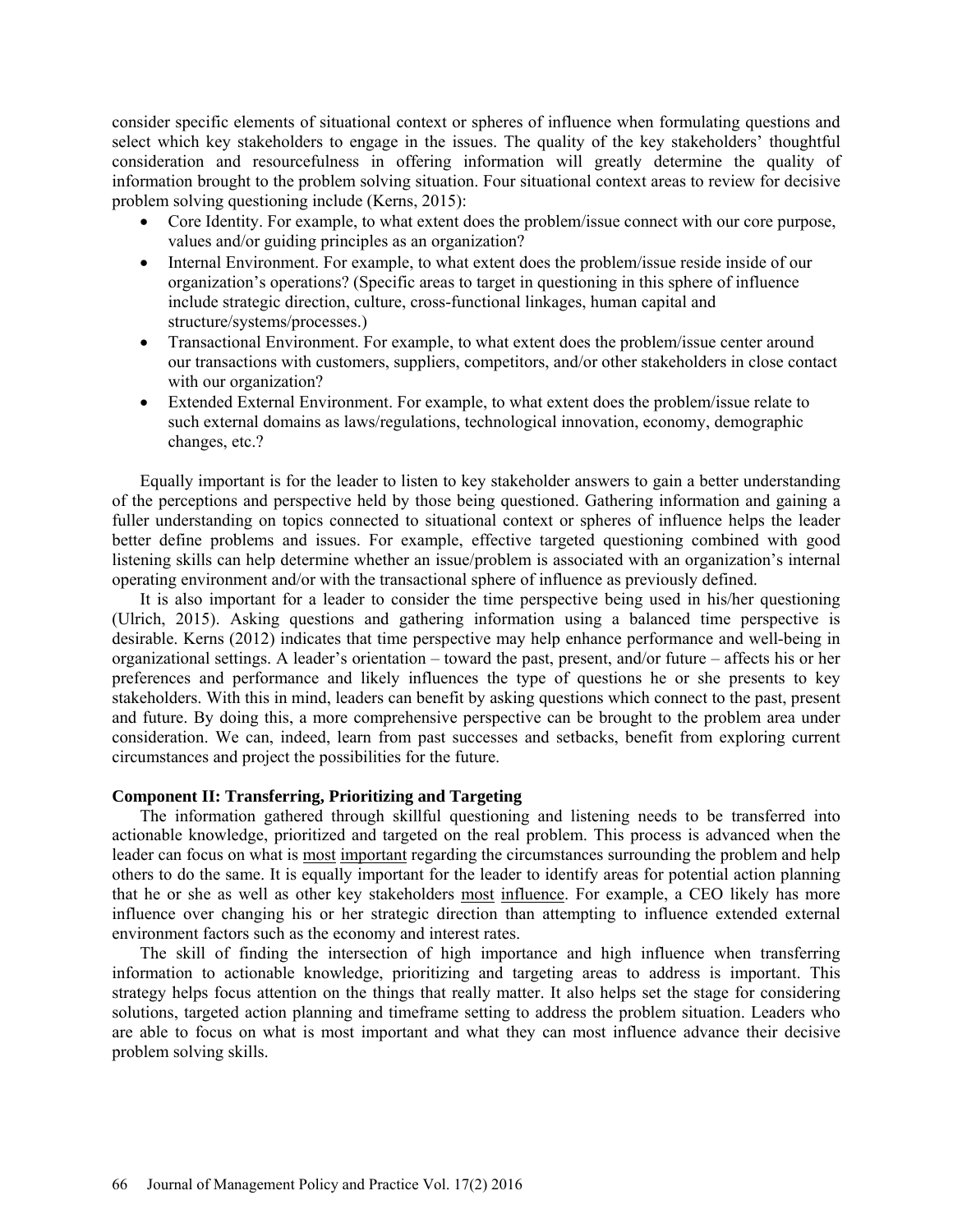# **Component III: Framing Solutions, Action Planning and Timeframe Setting**

This component addresses what the desired outcome will look like, and how and when these results are expected to be achieved. It is in this phase of the framework where the quality information gleaned in Component I and transferred into actionable knowledge in Component II is brought to bear to formulate solutions and action plans in order to solve the problems being faced. At this point in the process, expected resolution dates are established or reasonable time frameworks for reaching the desired outcome(s) are set.

This component relates to three critical dimensions associated with decisive problem solving. First, the framing of effective solutions depends on the quality of information gathered in an appropriate quantity (Component I). Second, solutions and associated action plans need to focus on what is most important and what can be most influenced by the leader and key stakeholders as was also indicated under Component II. Third, decisive problem solvers achieve the desired outcome within a reasonable and/or specified timeframe. Taken together these three dimensions, (quality information, actionable knowledge and time, along with achieving the desired outcome) are integral to the operational definition of decisive problem solving offered in this article.

#### **Component IV: Balancing Resources**

Closely connected to action planning is the process of considering what resources will be needed, and at what levels, to achieve the desired outcome. Component III addressed three critical resources as previously noted i.e. information, actionable knowledge, and time. Three other important resources are people, money and capital assets.

It is essential for the leader to effectively balance the challenges/demands faced in addressing the problem with the resources available, especially relating to people. This is particularly important since performance, well-being and engagement at work demand that individuals and groups have the right balance between the challenge they are presented with and the resource pool that they have to address these demands (Kerns, 2014; Sheard & Kakabadse, 2007; Bakker, et al, 2014).

#### **Component V: Increasing Clarity and Agreement**

In route to reaching desired outcomes, decisive problem solving leaders are able to increase the level of certainty and agreement among key stakeholders. The level of certainty about what is going on in the problem situation and how to proceed becomes clearer as the leader progresses through components I through V in the framework. Effective questioning, and focusing on what is important and can be influenced, helps to frame solutions, and action plans and timeframes which guide the balancing of challenges/demands with the available resources.

Along with increased clarity, enhancing the level of agreement among key stakeholders around defining the problem and how to proceed to resolution are important. The decisive problem solver, if needed, is able to help key stakeholders move from a confused/unclear state to a more simplified/clear understanding of the problem situation (Stacey, 1996). As the process of decisively solving problems, issues, and challenges unfolds, the effective leader facilitates increased agreement and certainty among key stakeholders to a level that moves the problematic situation toward achieving the desired outcome.

#### **Component VI: Aligning and Engaging**

With clarity and agreement among key stakeholders at sufficient strength regarding the desired outcome action plan and timeframe, there needs to be alignment and active engagement among individuals and groups who will be responsible for execution. Alignment can be especially challenging when linkages of internal cross functional groups and stakeholders who are outside of the internal environment of an organization are required (Dutta, 2012; Labovitz & Rosansky, 2012). The managerial leader wanting to enhance alignments and foster engagement is encouraged to consider taking the following actions (Kerns, 2014):

- Model key engagement behaviors such as positive energy and dedication.
- Show interest in key stakeholders.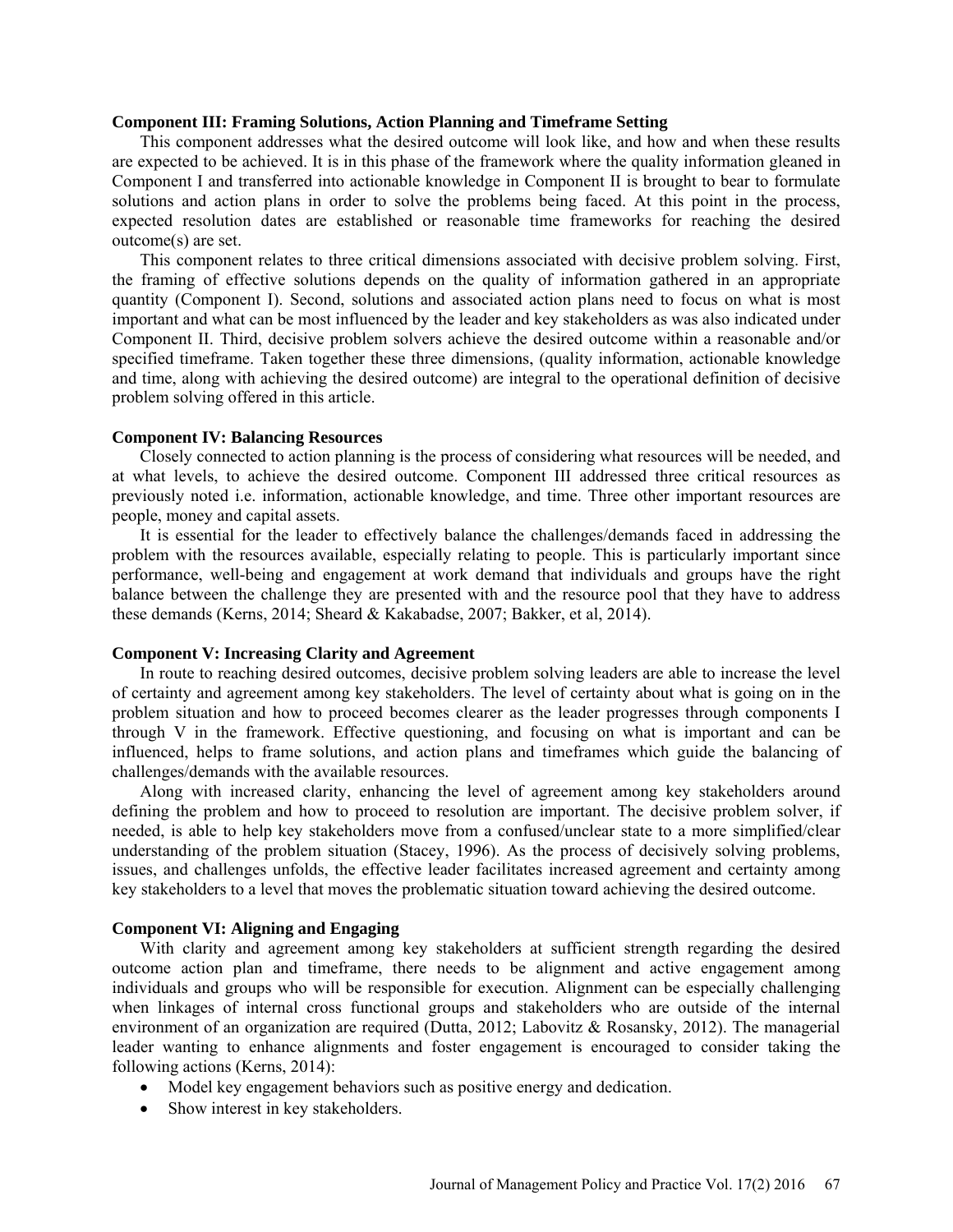- Manage work and job demands while recognizing and optimizing personal and job related resources.
- Encourage matching skill levels with important and relevant challenges associated with solving the problem situation.
- Align individuals, groups and the organization on action plans and critical success factors to achieve the desired outcomes.

#### **Component VII: Evaluating, Recognizing and Adapting**

Evaluating the extent to which the desired outcome and milestones along the way were achieved is essential. The key metric for the individual leader over time is how often does he or she achieve and/or facilitate the achievement of the desired outcome when striving to resolve problematic situations. What is the ratio of decisions made to the achievement of desired outcomes? A decisive problem solver reaches the desired solution using the appropriate amount of quality information that generates knowledgeable action plans which are executed within an expected or reasonable period of time.

It is also important during the decisive problem solving process that successes are savored and setbacks are appropriately addressed. Setbacks should be viewed as learning opportunities and springboards to make real time changes and adaptations in the future to enhance the achievement of desired outcomes.

With an understanding of the various components of the decisive problem-solving framework, and the interplay among them, a discussion of the application value of the framework, and how relevant tools for targeting specific areas for improvement might be integrated into the framework, follows.

## **APPLICATION VALUE AND IMPLICATIONS**

Work relating to enhancing decisive problem-solving for managerial leaders has application value and implications for practitioners, researchers and teachers. All three groups contribute to the growth and development of emerging and practicing leaders. Practitioners can benefit from having practical frameworks and tools to help them better manage their own decisive problem-solving. A discussion of the application value and implications of the proffered framework across practice, research and teaching domains follows.

#### **Practice Domain**

The decisive problem-solving framework described above can serve as a practical roadmap for productive conversations and action learning. While the components are broken down for clarity and discussion purposes, in practice, the seven component framework is an integrated and interactive whole. To help operationalize the framework, various behavioral skill areas provide opportunities to increase the effectiveness of decisive problem-solving within the various components of the framework. A managerial leader, independently or in consultation with others, can consider the following fifteen behavioral skill areas, each of which alone are integral to the decisive problem solving process, and identify the areas which he/she should target for improvement when striving to become a decisive problem solver:

- Looking at situational context and spheres of influence with perspective.
- Targeting the right problems, challenges and issues.
- Asking the right primary questions of the key stakeholders who most readily can provide quality information and answers.
- Focusing on the most important things.
- Focusing on things you can most influence.
- Balancing challenges/demands with resources.
- Framing solutions, action planning and setting timeframes.
- Setting priorities proactively.
- Transferring the appropriate amount of quality information to actionable knowledge.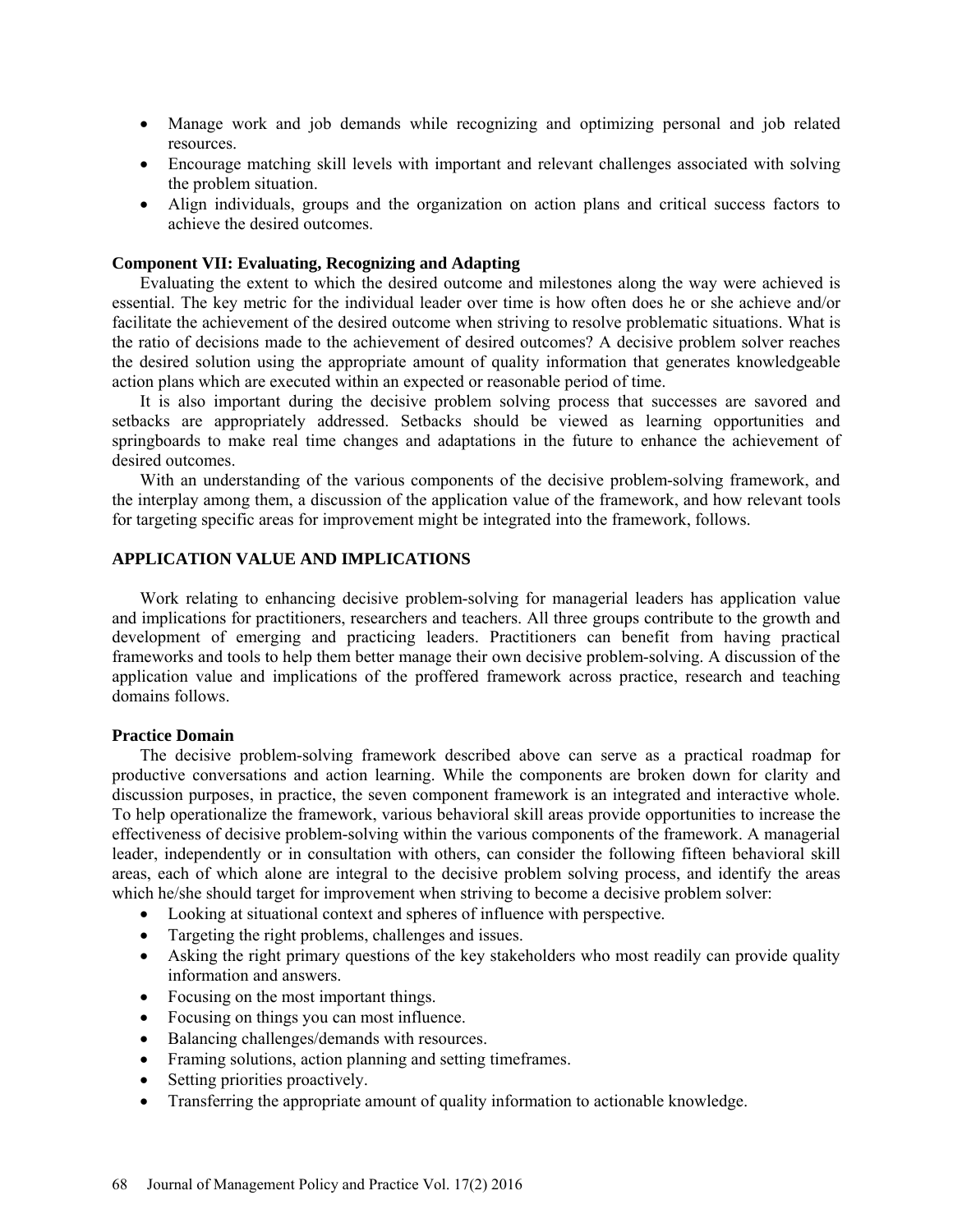- Increasing certainty and agreement among key stakeholders.
- Managing key alignments.
- Managing for full engagement.
- Measuring and reviewing how and what you are accomplishing.
- Recognizing success, setbacks and adapting.
- Tracking the ratio of decisions made to the achievement of desired outcomes.

The above checklist of behavioral skill areas represents a springboard for conversations with managerial leaders about their decisive problem-solving and areas of improvement within the context of the overall framework. Discussing these skill areas can lead to more sophisticated forms of assessment, including, for example 360° surveying which utilize Likert type scales. Managerial leaders may also address the behavioral skills noted on this checklist with reports when coaching them to enhance their decisive problem-solving.

The skill checklist has been adapted for use in the selection of key executives by the author and his colleagues. Behavioral skill areas are used in behavioral based selection interviews with candidates wherein they are probed about their skills in decisive problem-solving. Also, the work being done relating to situational judgment testing and scenario-based training has been applied by the author when probing key executives for their awareness of and skills at assessing different behaviors found in the fifteen behavioral skill areas. This work is aligned with applied studies reporting that requirements for effective problem-solving and decision making skills can be enhanced by using situational judgment testing (Rockstuhl, Ang, & Ng, 2015; Fritzsche, Stagl, Salas & Burke, 2006).

Each of the fifteen behavioral skills noted above can be aligned with the appropriate component in the framework, allowing the managerial leader to focus on improving concrete real-world skills which play significant roles in the framework to enhance decisive problem-solving. The author and his colleagues frequently provide clients with an expanded version of Figure 1 wherein the fifteen behavioral skills are appropriately integrated into the framework.

#### **Research Domain**

The focus of this article is on providing practicing managerial leaders with additional perspective and understanding to support decisive problem-solving. Several areas, however, could benefit from additional research. Given the paucity of evidence based frameworks for practitioners to review and consider, it would be of interest to further examine additional practice-oriented frameworks intended to enhance practitioner decisive problem-solving. This work would be especially valuable if these frameworks would integrate practices into a practical and coherent whole.

The design, development and formal evaluation of assessment tools associated with practitioner oriented frameworks like the one offered here is an opportunity for additional research. This work on assessment tools will be most helpful if the tools were part of an integrated configuration of practices nested within a broader framework, which contributes to achieving desired organizational results/outcomes. This line of research could likely benefit by using practice oriented assessment methodologies like the Linkage Research Model (LRM) which was introduced by Jack Wiley and his colleagues (Wiley & Campbell, 2006). Kerns (2002) provides a practical description and application of this approach.

Individual differences may likely play a role in leader efficacy in decisive problem-solving (Kerns, 2015; Judge & Long, 2012). For example, personality facets and skill levels needed for focusing on practices embedded in a framework for decisive problem-solving vary among individual leaders (Levasseur, 2013). The work being done relating to indecision underscores, for example, how individual differences come into play when considering the dynamics associated with decisiveness and conscientiousness (Denis, Dompierre, Langley & Rouleau, 2011). It would be important to know how other interpersonal influence practices interact with one's effectiveness at decisively solving problems. For instance, field work by the author and his colleagues has shown that individuals high in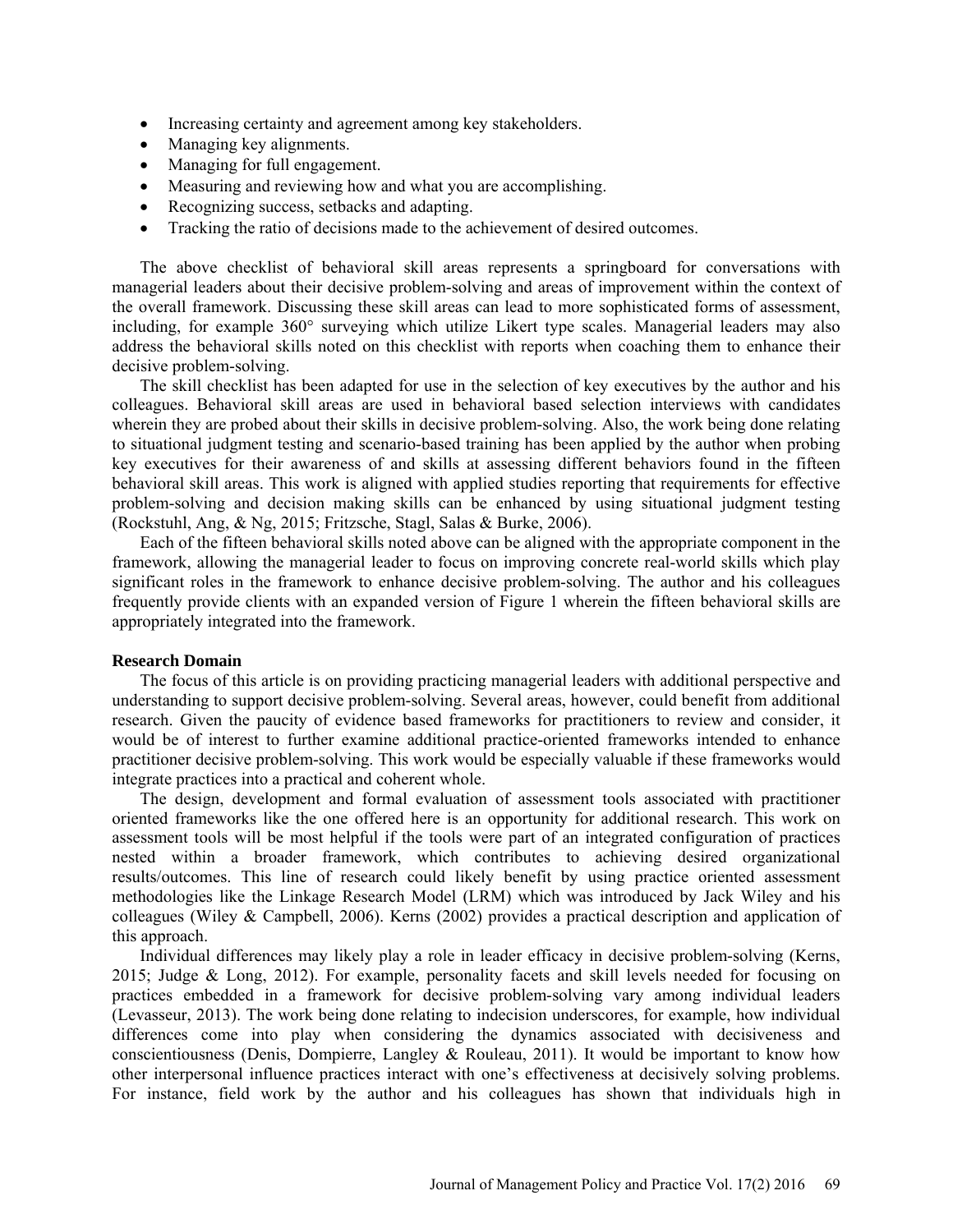perfectionistic tendencies and those who are overly conscientious when gathering information may not solve problems decisively because they tend to spend excessive time attempting to shape a "perfect" solution. Empirically investigating how decisive problem-solving is related to other key managerial leader interpersonal influence practices seems useful. The author is currently exploring the relationship between leader approaches to managing and negotiating conflicts and decisive problem solving (Kerns, 2016).

Conger (2013) as well as Yu (2010) remind us of the importance of studying the alignment of workplace behavioral skills with areas that are taught and developed in business schools. Further study of the alignment between what we focus on in external leadership development programs, including decisive problem-solving and decision making, and what leaders actually do in the workplace, seems especially valuable. Indeed, increased alignment may help decrease the alarmingly high incidence of managerial leadership ineffectiveness and/or incompetence (Kaiser & Craig, 2014; Aasland, Skogstad, Notelares, Nielsen & Einarsen, 2010).

Finally, the relationship between the amount of time taken to reach a decision and the amount of information needed needs to be more fully explored. It would be especially interesting to know, given our global economy, whether there are cross-cultural differences in the dynamic interplay between information needed and time taken to reach a decision. This research could have practical implications for global leaders who need to solve problems and negotiate with individuals, groups and organizations across diverse cultures. The work of House, Dorfman, Javidan, Hanges and Sullyde Luque (2014) may provide useful methods to organize this research. This type of applied research could advance our knowledge about how to most effectively apply decisive problem solving frameworks and strategies globally.

### **Teaching Domain**

The teaching of managerial leadership could be advanced by offering practical frameworks and tools to both emerging and experienced practitioners seeking to enhance their effectiveness. The author has imported some of the applications used in organizational settings to the business school classroom when facilitating the learning of frameworks and practices associated with decisive problem-solving.

Application of the decisive problem-solving framework offered in this article has been advanced by using experiential exercises in the business classroom setting to help learners better understand and utilize this framework. For instance, this learning process often includes having adult learners enrolled in MBA leadership related classes identify how the nine cross cultural dimensions offered by House et al. (2014) might influence their approach to decisive problem-solving. Learners are asked to identify two cultures across the globe using the taxonomy offered by House and his associates – one that most aligns with their preferences relating to time and information and one that is less connected to their preferences along these two factors. Students share their perceptions relating to the two cultures. Learners with experience with specific cultural clusters are asked to share things that they believe are important for organizational leaders to know about decision making and problem solving when interfacing with people in that specific culture. Typically, a rich and informative exchange takes place during these sessions which helps students more fully recognize the challenges encountered when conducting business and engaging in decision making situations around the globe. This experiential activity is aligned with work being done to help leaders be more effective across diverse global cultures (Caputo & Crandall, 2012).

Another valuable exercise is for students to practice applying specific tools that help enhance performance relative to the components in the framework. A "Just Right Questioning" activity, for example, can be introduced to enhance questioning and information gathering skills (Component I). This activity involves a learner generating questions that help glean information about the four spheres of influence previously noted. After the learner generates between five to ten questions per sphere of influence his or her performance is reviewed and coaching is received from the teacher and fellow learners (who use relevant elements from the framework as a reference). The post-coaching quality of the questions typically shows significant improvement. This activity is sometimes modified to focus on helping the learner strengthen his or her listening skills by practicing paraphrasing answers offered by fellow learners. This approach seems to help students enhance both their questioning and listening skills.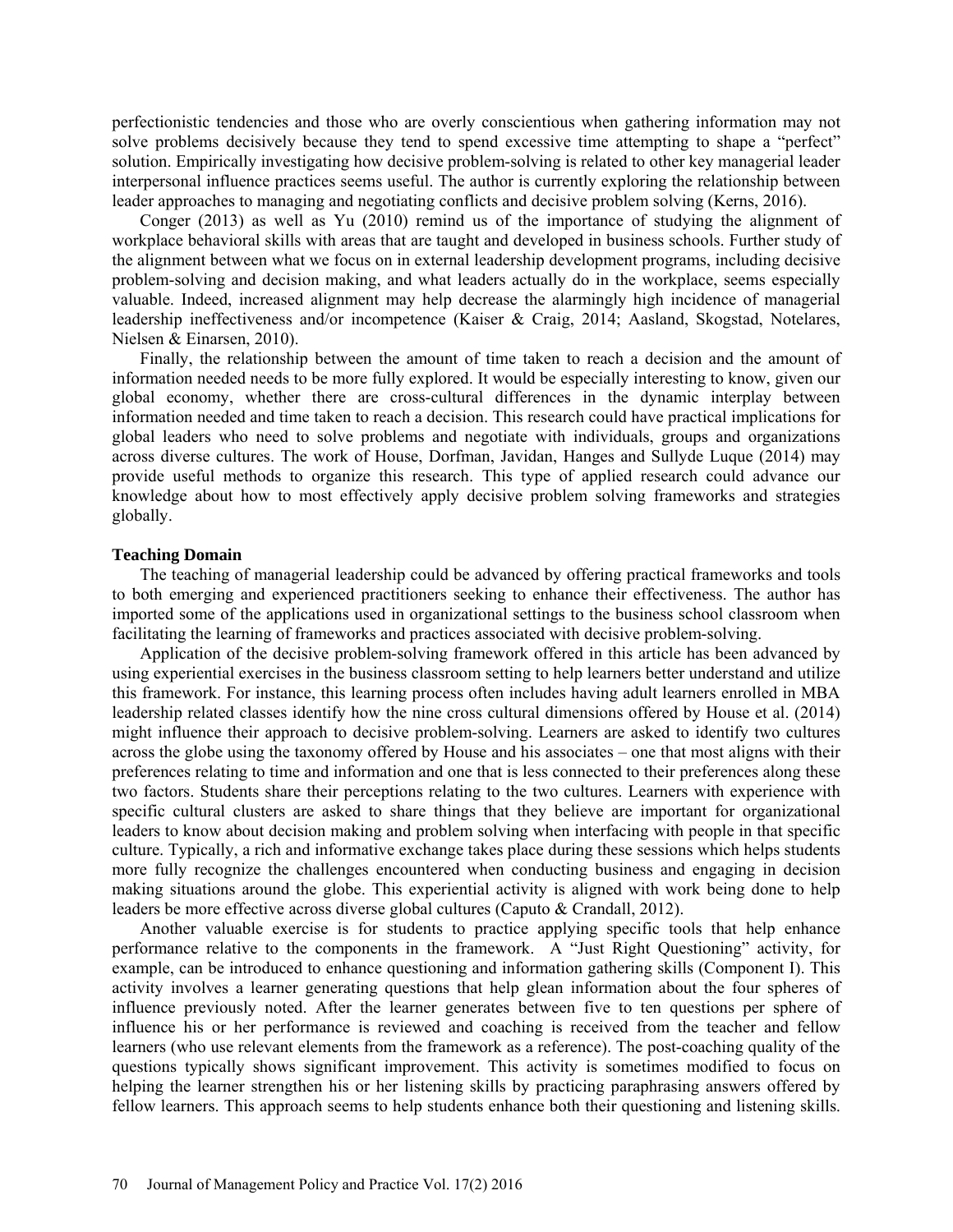Also, to help students become more proficient in evaluating and rating problem areas in terms of importance and whether or not they can influence the problematic situation (Component II), the skill of asking open-ended questions is introduced. The teacher typically offers students some "just right" questions gleaned from experts in the field (Marquardt, 2014; Browne & Keeley, 2011; Rausch, 2003).

Another helpful activity in applying the framework involves students brainstorming and developing practical ways for a leader to track decisions made to desired outcomes achieved to produce a decisive problem solving ratio. While the focus of measurement is on the workplace, learners frequently extend this activity to other areas of their life. These discussions typically relate to organizational well-being and work-life balance and how increased skill in decisive problem-solving can enhance one's overall quality of life. This activity is in response to the call for workplace assessments to be applied in business classrooms (Yu, 2010).

Another experiential assessment activity that the author has imported to the executive MBA classroom from his work with leaders in the field involves having students plot their preferences regarding managing time and information when making decisions. Learners are presented with a graphic displayed in Figure 2 and asked to indicate which quadrant they typically operate in when making decisions.



**FIGURE 2 DECISIVE PROBLEM SOLVING: THE TIME – INFORMATION MATRIX**

Decisive problem solving involves reaching the desired outcome with the right amount of quality information within a reasonable timeframe.

© Copyright 2011. Charles D. Kerns, Ph.D.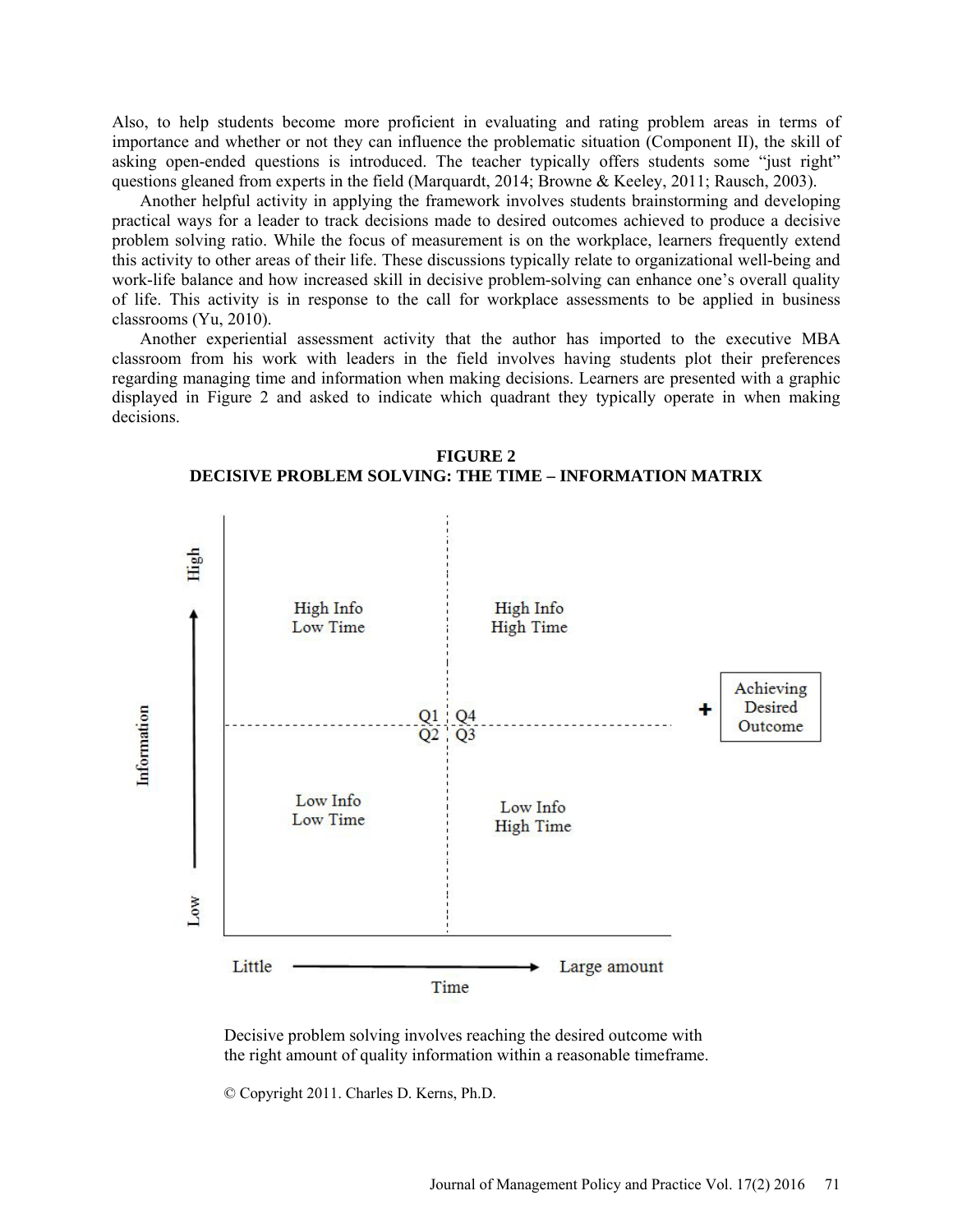This activity facilitates students to think about the role that time and information gathering play in decisive problem solving. On a personal level they get to engage in reflection and discussion about how these two resources are related to decisive problem solving. Typically, at first, learners hold the perception that quicker decisions (Q1 and Q2) indicate greater decisiveness than do responses falling in Q3 and Q4. Perceptions regarding decisiveness often shift, however, when the concepts of achieving an agreed upon desired result and situational context are introduced. Learners come to realize that the amount of time taken and information gathered depends on a variety of situational variables. In the end, the discussion typically concludes with students connecting the matrix to the operational definition of decisive problem solving used in the article i.e. reaching a desired outcome using the appropriate amount of quality information which is transferred to actionable knowledge and plans of action within a reasonable or set period of time. (It is stressed during this experiential exercise that the time – information matrix is not intended to be an empirically tested and validated assessment tool but is introduced as a springboard for discussion and reflection on the topic of decisive problem solving as a key managerial leadership practice.)

Another impactful way to assist students with the framework is to have effective leaders review the model with students and indicate how they apply it in their efforts to be decisive problem solvers. The lessons learned by the successful executive while striving to be a decisive problem solver have proven to be impactful teaching moments that spark learning. The impact on learners has been especially impactful in sessions where decisive problem-solving leaders have shared their decisions to achieving desired outcome ratios as well as their performance against the 15-item behavioral checklist previously noted.

#### **SOME CHALLENGES**

Putting the decisive problem solving framework into practice presents a variety of challenges. Managerial leaders need a practical methodology to measure how well they are doing as a decisive problem solver. Although there is a paucity of methodologically sound practice oriented models that effectively integrate key decisive problem-solving components, the author encourages emerging and experienced organizational leaders to consider using the Linkage Research Model (LRM) to help measure effectiveness (Wiley, 2010; Brooks, Wiley & Hause, 2006; Wiley & Campbell, 2006). This approach can systematically help a leader and his/her organization focus on a variety of practice areas including decisive problem-solving. Organizational leaders are challenged, in general, to find and adopt practical frameworks which integrate key decisive problem-solving skill components and are supported by straight forward approaches to assessing decisive problem-solving.

Closely associated with the previously noted challenge is the need for practicing managerial leaders, leadership developers and applied researchers to consider how other interpersonal influence practices may interact with a leader's decisive problem-solving. Other practice areas such as conscientiousness, highimpact communicating, and self-awareness likely influence a leader's decisive problem-solving effectiveness. Knowing how certain interpersonal influence practices may relate to decisive problem solving would be valuable. This would expand our knowledge of how leader individual differences are revealed in applied settings.

Problem solving takes place in changing contexts, requiring the leader to be flexible in seeking to be a decisive problem solver, especially when working to solve problems with diverse target audiences. Global leaders, for example, who show flexibility when problem solving and negotiating with key stakeholders across diverse cultures, will likely be more effective in decisive problem solving situations. Indeed, the author's field experience indicates that the more behaviorally flexible an organizational leader is in applying this framework across changing contexts, the more likely he/she will be in achieving decisive problem solving effectiveness. This field study evidence aligns with other observations found in relevant literature (Kaplan & Kaiser, 2006; Worley et al, 2014).

Another challenge for developers of leaders would be to ensure that they are offering frameworks and tools that align with workplace practice needs of an organization. This alignment of interventions will help ensure value-added outcomes. In addition, this strengthened alignment between workplace needs and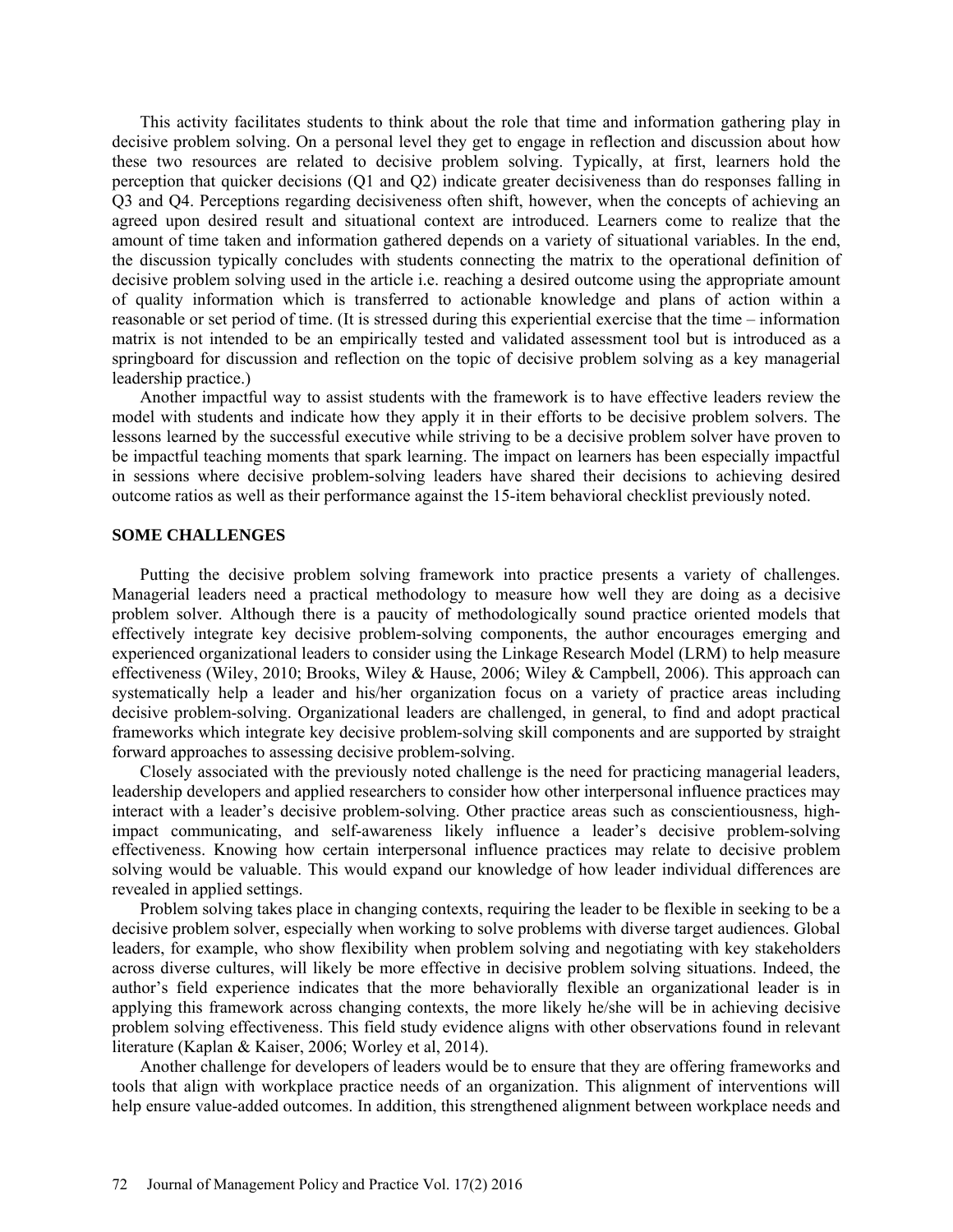developmental offerings will likely help emerging and experienced leaders achieve greater upward mobility in their careers (Laud & Johnson, 2012). Since decision making and problem solving are well recognized leadership practices, it seems especially important that related developmental activities be delivered using real world practitioner friendly frameworks and tools.

A final challenge for managerial leaders applying this framework is for them to consider how the use of information technologies can support their efforts at practicing decisive problem solving. This challenge may be especially daunting for leaders who are less conversant with information technologies. Technology assisted data gathering and information management technologies can, however, help a managerial leader more quickly obtain quality information which is a key component in moving toward achieving desired outcomes (Arndt & Harkins, 2012). Technology and information systems can also help a leader assess resource allocations and convert information into actionable knowledge. Widmier, Jackson and McCabe (2002), for example, discuss how technology can be employed in a sales force management setting to enhance performance and increase employee productivity. Being able to leverage technology and information systems to assist in implementing the current framework will likely offer a competitive advantage to leaders striving to enhance their decisive problem solving skills.

Focusing on the challenges of assessing the effectiveness of frameworks, the impacts of other interpersonal influence practices on decisive problem-solving, behavioral flexibility, key alignments and technology/information systems influences will enhance our understanding and execution of this key area of managerial leadership practice. Moving forward, additional challenges for practitioners, applied researchers, and teachers will emerge. This important practice area will, if executed effectively, likely contribute to enhancing a leader's overall effectiveness across diverse organizational settings as well as boost the achievement of desired results.

#### **SUMMARY STATEMENT**

The development and application of frameworks and tools to help managerial leaders more effectively understand and execute as a decisive problem solver will be beneficial to advancing the practice and study of leadership. In turn, it will also likely contribute to achieving desired results while creating greater value for key stakeholders. With a systematic approach that builds upon practice oriented frameworks and tools, additional resources can be developed and applied to help leaders become decisive problem solvers in organizational settings. As this work moves forward there will be a need for assessment methodologies, additional integrated practice oriented frameworks, and the identification of best practices to help managerial leaders enhance their decisive problem solving effectiveness. These and related efforts will likely advance our knowledge and understanding of the dynamics associated with decisive problem solving.

### **END NOTES**

- 1. A debate comparing and contrasting management and leadership has occurred over more than thirty years. In this article the terms managerial leadership, leader, management and leadership are used synonymously.
- 2. This system of managerial leadership strives to provide practitioners, applied researchers and teachers with an integrated approach to viewing and understanding leadership. The system brings together several streams of leadership study and research that have been offered over the past 100 years. A key practice in this model relates to a leader's decisive problem solving. A better understanding and management of decisive problem solving can help advance the practice, study and teaching of leadership which is the focus on the current article. It is beyond the scope of the current presentation to review and discuss the other system dimensions and related practices.
- 3. In developing leader performance enhancing frameworks and tools, the author and his colleagues utilize the following set of criteria. The framework and tools need to:
	- Add value in an organization
	- Have face validity for practitioners
	- Be relevant to practitioner's daily work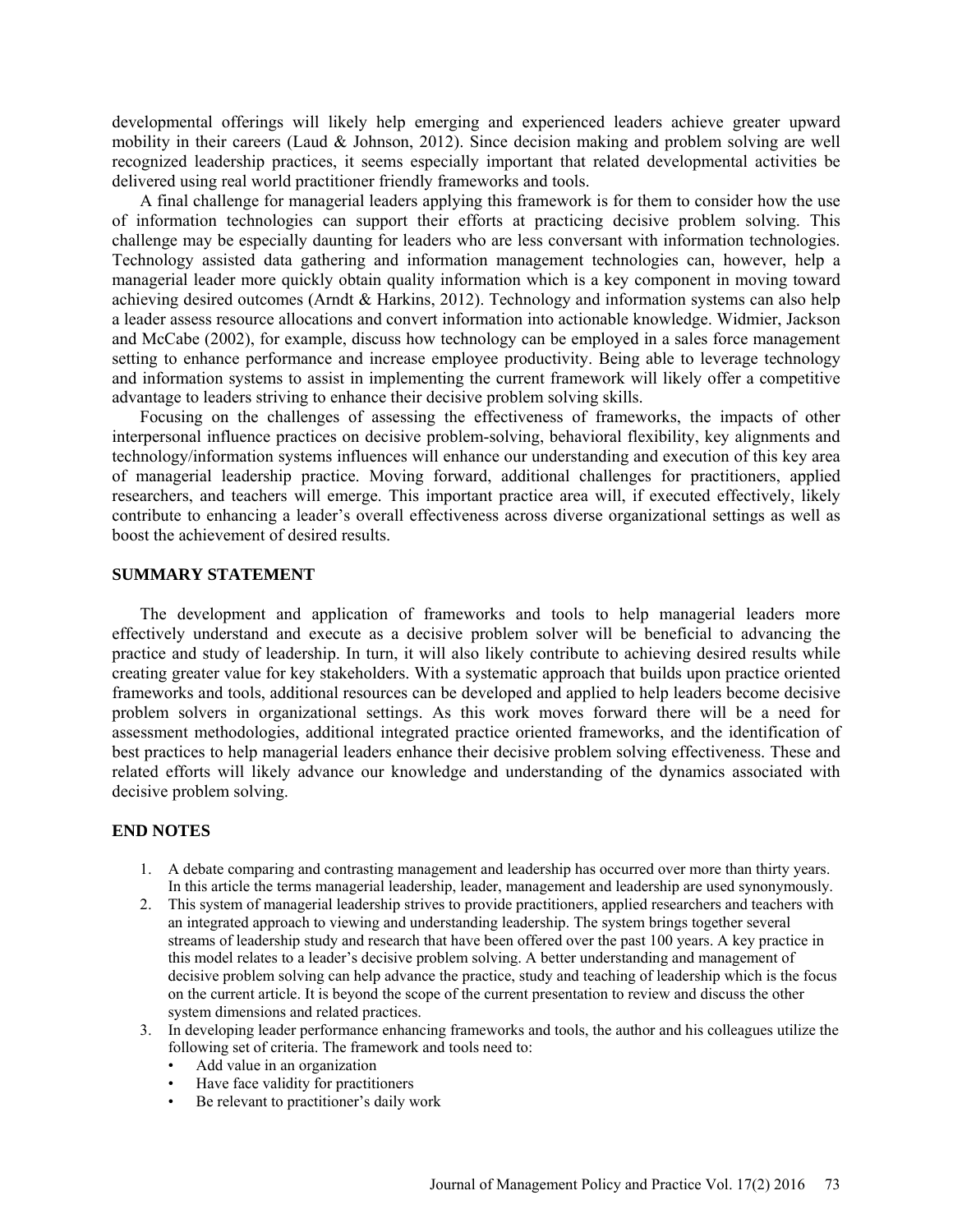- Be evidence based in practice and/or research
- Be practical to implement in an organizational operating environment
- Be coachable/teachable

### **REFERENCES**

- Aasland, M.S., Skogstad, A., Notelaers, G., Nielsen, M.B., & Einarsen, S. (2010). The prevalence of destructive leadership behavior. *British Journal of Management*, 21, 438-452.
- Abdullah, A., Sulong, Z., Said, R. M. (2014). An analysis of ethical climate and ethical judgment and public sector employees in Malaysia. *Journal of Applied Business and Economics*, 16(2), 133- 142.
- Akdere, M. (2011). An analysis of decision-making process in organizations: Implications for quality management and systematic practice. *Total Quality Management*, 22(12), 1317-1330.
- Arndt, A.D., & Harkins, J. (2012). The role of technology in enabling sales support. *Journal of Management Policy and Practice,* 13(2), 66-73.
- Bakker, A.B., Demerouti, E., & Sanz-Vergel. (2014). Burnout and work engagement: The JD-R approach. *Annual Review of Organizational Psychology and Organizational Behavior*, 1, 389- 411.
- Bazerman, M.H. & Moore, D.A. (2008). *Judgement in managerial decision making* (7<sup>th</sup> Ed.) Hoboken, New Jersey: Wiley.
- Ben-Shahar, Tal. (2009). *The pursuit of perfect.* New York, NY: McGraw Hill.
- Brooks, S.M., Wiley, J.W., & Hause, E.L. (2006). Using employee and customer perspectives to improve organizational performance. In L. Fogli (Ed.), *Customer service delivery research and best practices* (pp. 52-82). San Francisco, CA Jossey-Bass.
- Browne, M.N., & Keeley, S.M. (2011). Ask the right questions: A guide to critical thinking (10<sup>th</sup> Ed.). Upper Saddle River, NJ: Pearson.
- Buchanan, L., & O'Connell, A. (2006). A brief history of decision making. *Harvard Business Review*, 84(1), 32-41.
- Caputo, J.S. & Crandall, H.M. (2012). The intercultural communication cultural immersion experience: Preparing leaders for a global future. *Journal of Leadership Studies*, 6(1), 58-63.
- Chun, M., Griffy-Brown, C. & Koeppel, H. (2014). The new normal: Fundamental shifts for 21<sup>st</sup> century organizations and for the CIOs who lead them. *Journal of Applied Business and Economics*, 16(5), 27-50.
- Cobb, K.A. (2016). How firms shape income inequality: Stakeholders power, executive decision making and the structuring of employment relationships. *Academy of Management Review*, 41(2), 324- 348.
- Conger, J. (2013). Mind the gaps: What limits the impact of leadership education. *Journal of Leadership Studies*, 6(4), 77-83.
- Denis, J.L., Dompierre, G., Langley, A., & Rouleau, L. (2011). Escalating indecision: Between reification and strategic ambiguity. *Organization Science*, 22(1), 225-244.
- Dodge, R., Daly, A., Huyton, J., & Sanders, L. (2012). The challenge of defining wellbeing. *International Journal of Wellbeing*, 2(3), 222-235.
- Donate, M.J. & Sanchez de Pablo, J.D. (2015). The role of knowledge-oriented leadership in knowledge management practices and innovation. *Journal of Business Research*, 68, 360-370.
- Dutta, D.K. (2012). Inter-Organizational relationships and firm performance: Impact of complementary knowledge and relative absorptive capacity. *Journal of Managerial Policy and Practice*, 13(2), 46-55.
- Fritzsche, B.A., Stagl, K.C., Salas, E. & Burke, C.S. (2006). Enhancing the design, delivery, and evaluation of scenario-based training: Can situation judgment tests contribute? In J.A. Weekley & R.E. Ployhart (Eds.), *Situational judgment tests: Theory, measurement and application*. (pp. 301- 318). New York, NY: Psychological Press.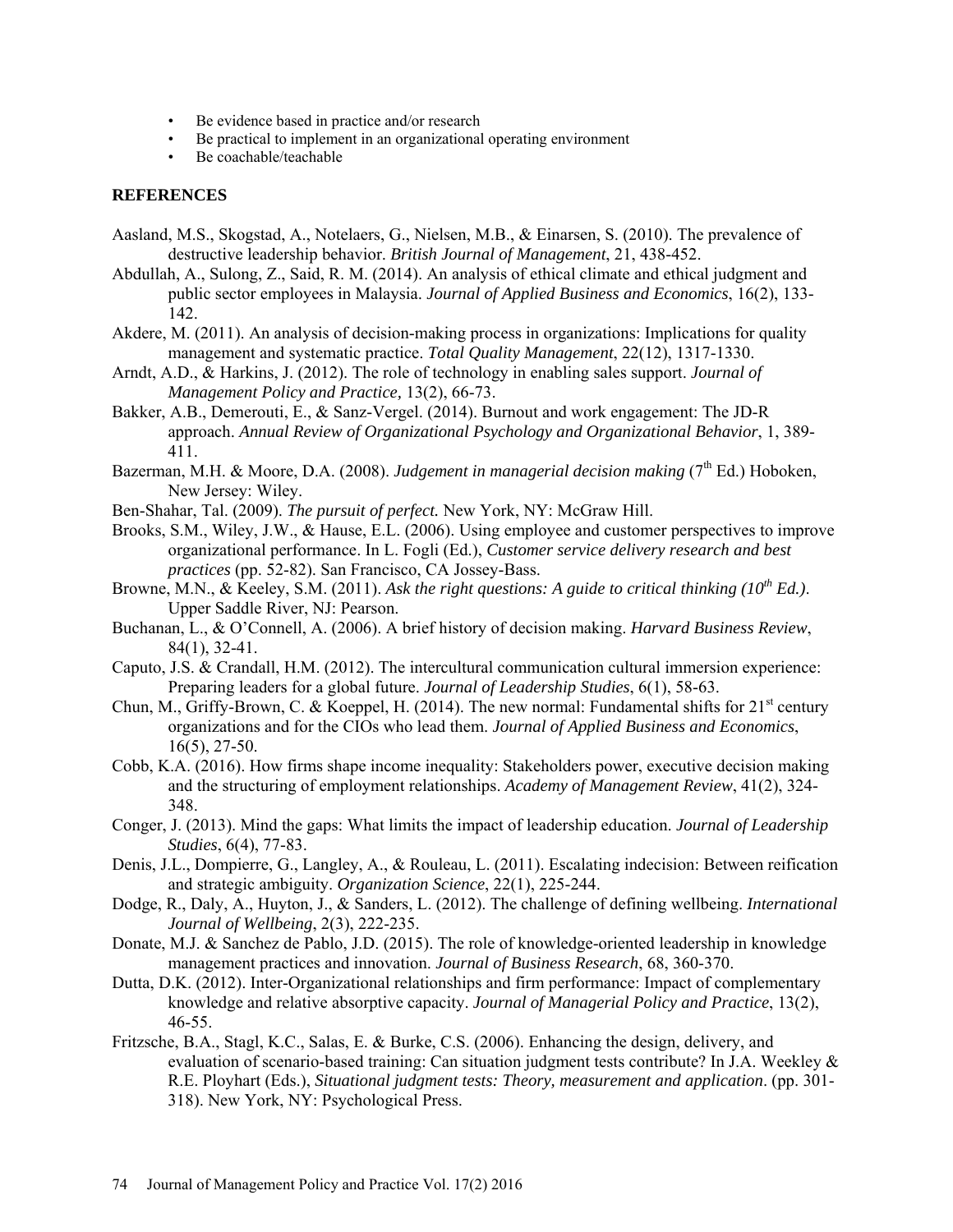- Gibert, J. (2014). Massive strategic failures in the financial services industry. *Journal of Applied Business and Economics*, 16(6), 26-31.
- Heathcote, J., Perri, F., & Violante, G.L. (2010). Unequal we stand: An empirical analysis of economic inequality in the United States, 1967-2006. *Review of Economic Dynamics,* 13(1), 15-51.
- Hewitt, P.L., & Flett, G.I. (1991). Perfectionism in the self and social contexts conceptualization, assessment and association with psychology. *Journal of Personality and Social Psychology*, 60(3), 456-470.
- House, R.J., Dorfman, P.W., Javidan, M., Hanges, P.J., & Sullyde Luque, M.F. (2014). *Strategic leadership across cultures: The GLOBE study of CEO leadership behavior and effectiveness in 24 countries*. Thousand Oaks, CA: Sage.
- Judge, T.A., & Long, D.M. (2012). Individual differences in leadership. In D.V. Day & J. Antonakis (Eds.), *The nature of leadership* (2nd ed., pp. 179-217). Thousand Oaks, CA: Sage.
- Kahneman, D. (2003). Maps of bounded rationality: Psychology for behavioral economics. *American Economic Review*, 93(5), 1449-1475.
- Kaiser, R.B., & Craig, S.B. (2014). Destructive leadership in and of organizations. In D.V. Day (Ed.), *The oxford handbook of leadership and organizations* (pp. 260-284). New York, NY: Oxford University Press.
- Kaplan, B., & Kaiser, R. (2006). *The versatile leader*. San Francisco, CA: Pfeiffer.
- Kerns, C.D. (2002). Managerial leadership at twelve o'clock: Link management practice to business results. *Graziadio Business Review*, 5(3).
- Kerns, C.D. (2008). The trybaby syndrome: Identifying and breaking out of this performance challenge. *Graziadio Business Review*, 11(2).
- Kerns, C.D. (2012). Profiling and managing time perspectives: A systematic approach. *International Leadership Journal*, 4(1), 20-40.
- Kerns, C.D. (2013). Clarity of purpose and meaningfulness at work: Key leadership practice. *International Leadership Journal*, 5(1), 27-44.
- Kerns, C.D. (2014). Fostering and managing engagement: A framework for managerial leaders. *Journal of Leadership, Accountability, and Ethics.* 11(1), 34-49.
- Kerns, C.D. (2015). Individual differences: A core leadership dimension. *International Leadership Journal*, 7(1), 54-77.
- Kerns, C.D. (2015). Results management: A core leadership dimension. *Journal of Leadership, Accountability, and Ethics*, 12(5), 9-23.
- Kerns, C.D. (2015). Situational context: A core leadership dimension. *Journal of Leadership, Accountability, and Ethics,* 12(1), 11-24.
- Kerns, C.D. (2016). Managing and negotiating conflict: A key managerial leadership practice. *International Leadership Journal*, 8(1), 73-98.
- Kerns, C.D., & Ko, K. (2014). Managerial leadership competencies: A practice-oriented action role framework. *International Leadership Journal*, 6(1), 82-99.
- Kownatzki, M., Walter, J., Floyd, S.W. & Lechner, C. (2013). Corporate control and the speed of strategic business unit decision making. *Academy of Management Journal,* 56(5), 1295-1324.
- Labovitz, G., & Rosansky, V. (2012). *Rapid realignment: How to quickly integrate people, processes and strategy for unbeatable performance.* New York, NY: McGraw Hill.
- Laisasikorn, K., & Rompho, N. (2014). A study of the relationship between a successful enterprise risk management system, a performance measurement system and the financial performance of Thai listed companies. *Journal of Applied Business and Economics*, 16(2), 81-92.
- Larson, R.B. (2014). Psychological pricing principles for organizations with market power. *Journal of Applied Business and Economics*, 16(1), 11-25.
- Laud, R.L. & Johnson, M. (2012). Upward mobility: A typology of tactics and strategies for career advancement. *Career Development International*, 17(3), 231-254.
- Levasseur, R.E. (2013). People skills: Developing soft skills: A change management perspective. *Interfaces,* I 43(6), 566-571.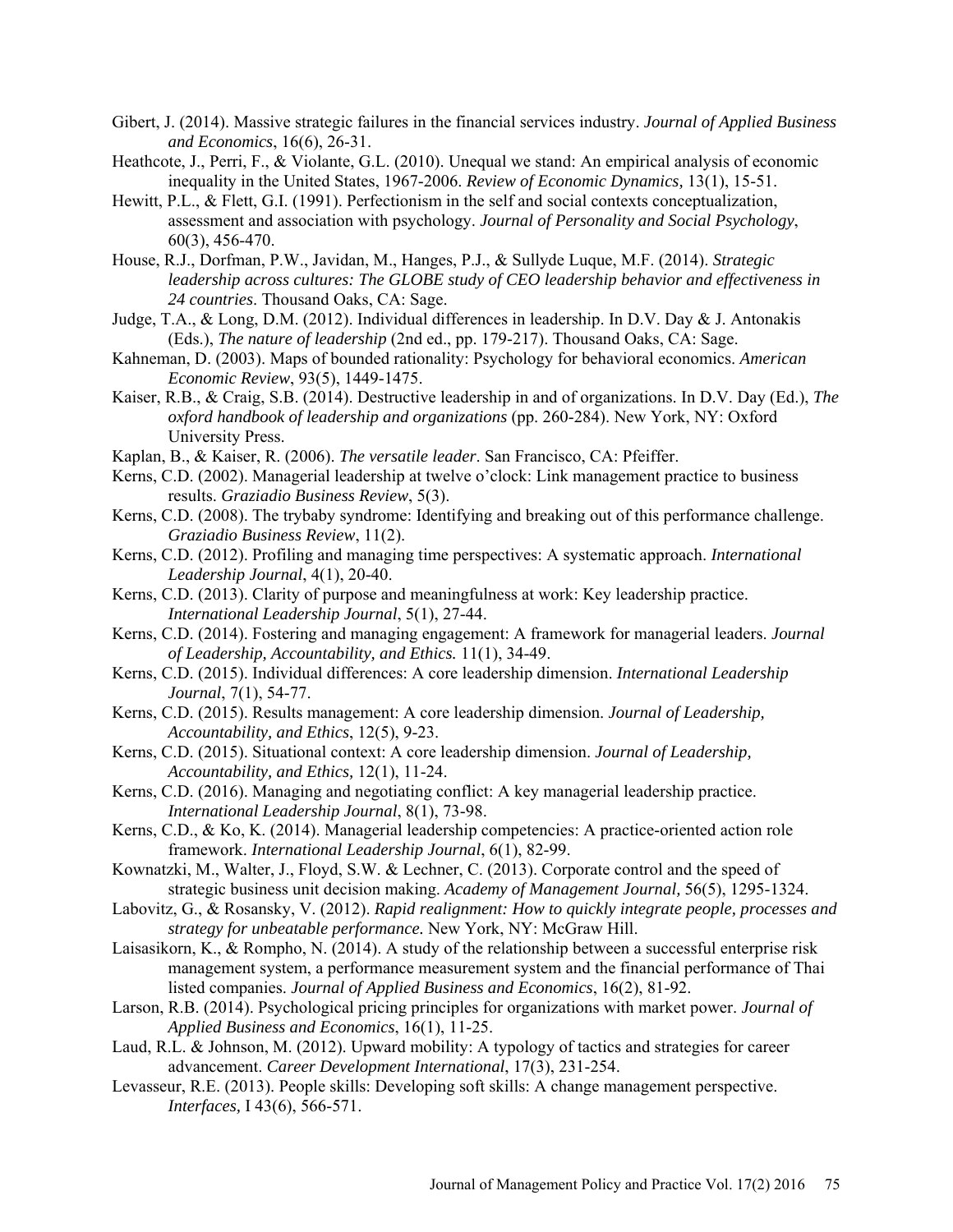- Levesque, J., & Walker, H.F. (2007). The innovation process and quality tools. *Quality Progress*, 40(7), 18-22.
- Locke, E. A. (2007). The case for inductive theory building. *Journal of Managemen*t, 33, 867–890.
- Locke, E. A., & Cooper, C. L. (2000). Conclusion: The challenge of linking theory to practice. In C. L. Cooper & E. A. Locke (Eds.), *Industrial and organizational psychology: Linking theory with practice* (pp. 335–341). Malden, MA: Blackwell.
- Marquardt, M.J. (2014). *Leading with questions: How leaders find the right solutions by knowing what to ask*. San Francisco, CA: Jossey-Bass.
- Mintzberg, H. (2013). *Simply managing: What managers do and can do better*. San Francisco, CA: Barrett-Koehler.
- Parker, L.M., & Fogarty, T.J. (2012). Seeing what you want to see: Perceptual biases of auditors. *Journal of Management Policy and Practice*, 13(2), 11-25.
- Rausch, E. (2003). Guidelines for management and leadership decision. *Management Decision*, 41(10), 979-988.
- Robbins, S.P., & Judge, T.A. (2016). *Essential of Organizational Behavior (*13th ed., pp. 87-104). New York, NY: Pearson.
- Rockstuhl, T., Ang, S. & Ng, K.Y. (2015). Putting judging situations into situational judgment tests: Evidence from intercultural multimedia SJTS, *Journal of Applied Psychology*, 100(2), 464-480.
- Roets, A. & Van Hiel, A. (2007). Separating ability from need: Clarifying the dimensional structure of the need for closure scale. *Personality and Social Psychology Bulletin*, 33(2), 266-280.
- Sanders, R. (1999). *The executive decision making process: Identifying problems and assessing outcomes*. Westport, CT: Quorum.
- Santos, P.J., Ferreira, J.A., & Goncalves, C.M. (2014). Indecisiveness and career indecision: A test of a theoretical model. *Journal of Vocational Behavior*, 85, 106-114.
- Sheard, A.G., & Kakabadse, A.P. (2005). A role-based perspective of leadership decision taking. *Journal of Management Development*, 26(6), 520-622.
- Stacy, R. (1996). *Complexity and creativity in organizations*. San Francisco, CA: Barrett-Koehler.
- Swenson, M.J., Rhoads, G.K., & Whitlark, D.B. (2014). Startup marketing: Leveraging leverage. *Journal of Applied Business and Economics*, 16(6), 56-62.
- Tan, K.C., & Shen, X.X. (2000). Integrating Kano's model in the matrix of quality function deployment. *Total Quality Management*, 111(8), 1141-1151.
- Tett, R. P., Guterman, H. A., Bleier, A., & Murphy, P. J. (2000). Development and content validation of a "hyperdimensional" taxonomy of managerial competence. *Human Performance*, 13(3), 205–251.
- Ulrich, D. (2015). *The leadership capital index: Realizing the market value of leadership*. San Francisco, CA: Berrett-Koehler.
- Weissman, M.S. (1976). Decisiveness and psychological adjustment. *Journal of Personality Assessment*, 40(4), 403-412.
- Westaby, J.D., Probst, T. M. & Lee, B.C. (2010). Leadership decision-making: A behavioral reasoning theory analysis. *Leadership Quarterly*, 21, 481-495.
- Widmier, S.M., Jackson, D.W. & McCabe, D.B. (2002). Infusing technology into personal selling. *Journal of Personal Selling and Sales Management*, 22(3), 189-198.
- Wiley, J.W. (2010). *Strategic employee surveys: Evidence-based guidelines for driving organizational success*. San Francisco, CA: Jossey-Bass.
- Wiley, J.W., & Campbell, B.H. (2006). Using linkage research to drive high performance, In A. Kraut (Ed.), *Getting action from organizational surveys: New concepts, technologies and applications*  (pp. 150-180). San Francisco, CA: Jossey-Bass.
- Worley, C.G., Williams, T., & Lawler, E.E. (2014). *The agility factor: Building adaptable organization for superior performance*. San Francisco, CA: Jossey-Boss.
- Yates, J.F. (2003). *Decision management*. San Francisco, CA: Jossey-Bass.